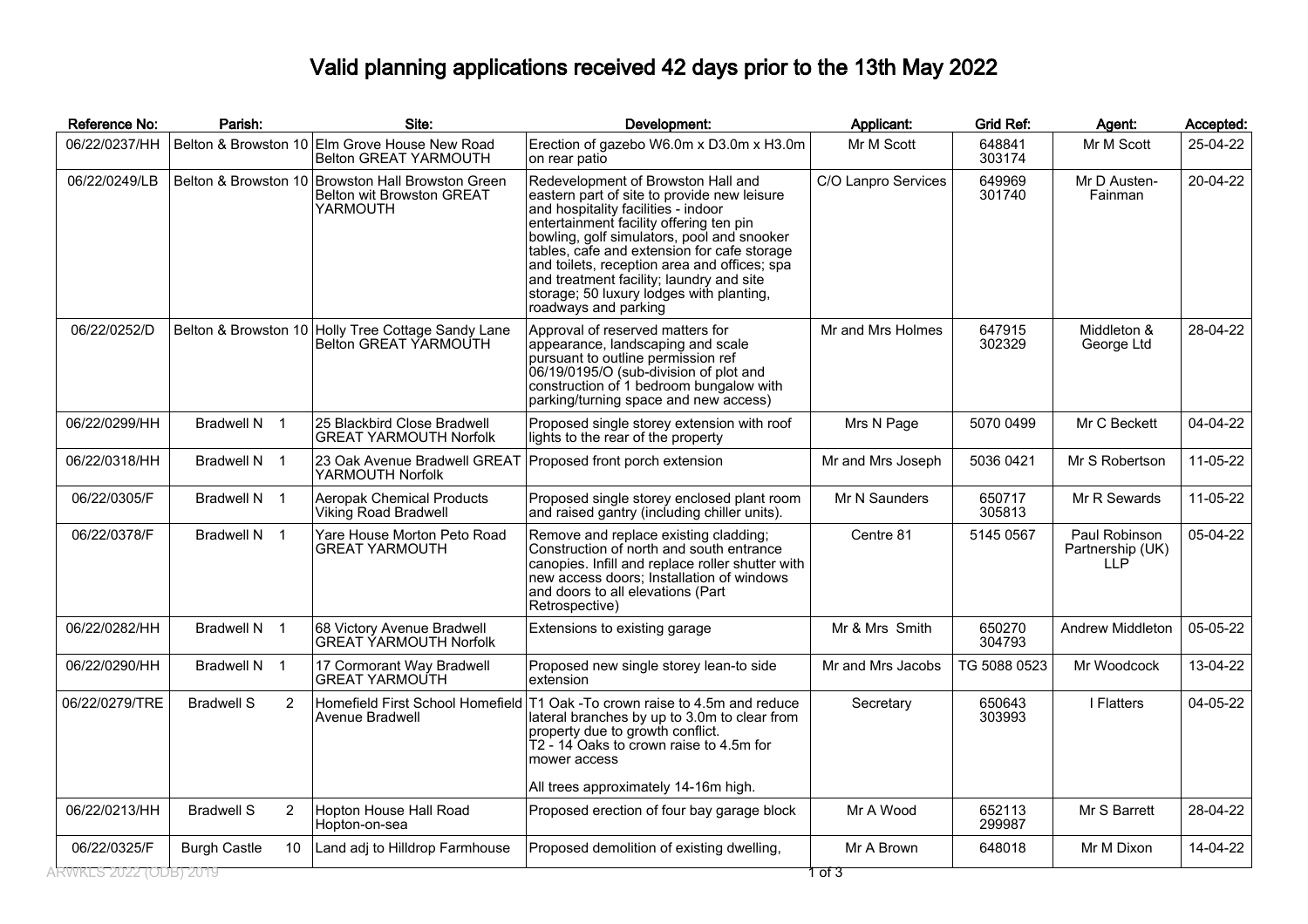|                |                       |              | Butt Lane Burgh Castle GREAT<br>YARMOUTH                                                    | removal of existing vehicular access,<br>construction of x 2 no. detached dwellings<br>and detached garages; re-siting and<br>modifications to Plot 1 (as approved under<br>06/20/0606/F) and associated works.                            |                         | 304212           |                               |            |
|----------------|-----------------------|--------------|---------------------------------------------------------------------------------------------|--------------------------------------------------------------------------------------------------------------------------------------------------------------------------------------------------------------------------------------------|-------------------------|------------------|-------------------------------|------------|
| 06/22/0215/TRE | Caister On Sea 3      |              | Tesco Yarmouth Road Caister-<br>on-sea                                                      | Proposed works to trees (individual and<br>group) TPO ref - No7 1993                                                                                                                                                                       | Tesco                   | 652244<br>311281 | Other - Ground<br>Control Ltd | 25-04-22   |
| 06/22/0276/HH  | Caister On Sea 4      |              | 24 Saxon Gardens Caister-on-<br>sea GREAT YARMOUTH                                          | Proposed rear extension forming extended<br>kitchen and utility room                                                                                                                                                                       | Mrs Y Smith             | 651969<br>312162 | Mrs Y Smith                   | 03-05-22   |
| 06/22/0265/HH  | Caister On Sea 4      |              | 52 Queensway Caister-on-sea<br><b>GREAT YARMOUTH Norfolk</b>                                | Proposed front and side extensions; new<br>vehicular access for additional parking space                                                                                                                                                   | Mr B Jermy              | 652160<br>311850 | Mr C Beckett                  | 04-05-22   |
| 06/22/0179/LB  | Filby                 | 6            | Grange Farmhouse Main Road<br>FILBY GREAT YARMOUTH                                          | Proposed internal works; Replace windows<br>with roof light                                                                                                                                                                                | Mrs K Abel              | 647527<br>313380 | Mrs K Abel                    | 25-04-22   |
| 06/22/0266/CD  | <b>Great Yarmouth</b> |              | 9   Marsh Farm Caravan Park Mill<br>Road Cobholm Great Yarmouth                             | Discharge of conditions 3 of pp 06/19/0630/F<br>- Flood warning and evacuation plan                                                                                                                                                        | E Saunders              | 651517<br>307557 | Avison Young                  | 04-05-22   |
| 06/22/0217/HH  | <b>Great Yarmouth</b> | $\mathbf{Q}$ | 33 Mill Road Cobholm GREAT<br>YARMOUTH Norfolk                                              | Proposed single storey front extension                                                                                                                                                                                                     | Mr & Mrs McGovern       | 651746<br>307453 | Andrew Middleton              | 12-04-22   |
| 06/22/0140/HH  | Great Yarmouth        |              | 11 116 Middleton Road Gorleston<br><b>GREAT YARMOUTH</b>                                    | Proposed installation of dropped kerb and<br>new vehicular access and front driveway.                                                                                                                                                      | Mr R Kelly              | 652202<br>303633 | Mr R Kelly                    | 03-05-22   |
| 06/22/0177/F   | Great Yarmouth        |              | 14 1 Seafield Close GREAT<br>YARMOUTH Norfolk                                               | Proposed erection of a pair of 2 bed semi<br>detached residential dwellings                                                                                                                                                                | Mr Spencer Self         | 652971<br>306591 | Mr Spencer Self               | 08-04-22   |
| 06/22/0300/VCF | Great Yarmouth        |              | 15 Eurocentre North River Road<br>Runham Vauxhall Great<br>Yarmouth                         | Proposed variation of condition 2 of pp.<br>06/20/0385/F - Change of use to B8 storage<br>and erection of B8 storage building and<br>associated infrastructure - Increase height of<br>building by 45cm to adapt to construction<br>design | Mr N Jolley             | 651895<br>309011 | Mrs J Joseph                  | $01-04-22$ |
| 06/22/0212/VCF | Great Yarmouth        |              | 15 Mildred Stone House Lawn<br>Avenue Great Yarmouth                                        | Variation of condition 2 of pp 06/21/0411/F -<br>Single and two-storey extension to enlarge<br>amenity space; detached single storey staff<br>facility building; increase parking provision -<br>further storage area required             | Leaf Care Services      | 652143<br>308499 | K Moore                       | 20-04-22   |
| 06/22/0244/CU  | Great Yarmouth        |              | 15 Swiss Cottage Hotel 31 North<br>Drive GREAT YARMOUTH<br><b>Norfolk</b>                   | Proposed change of use from C1 Guest<br>house to residential dwelling                                                                                                                                                                      | Mr P Woodward           |                  | Mr P Woodward                 | 13-04-22   |
| 06/22/0214/F   | Great Yarmouth        | 19           | Unit 2 Pasteur Road Great<br>Yarmouth                                                       | Proposed minor amendments to elevations,<br>replacement cladding, new louvres,<br>alterations to entrance and installation of<br>external plant and air handling units                                                                     | R Cobb                  | 651868<br>307281 | M Brewer                      | 11-04-22   |
| 06/22/0320/HH  | <b>Great Yarmouth</b> |              | 19 56 Stradbroke Road Gorleston<br>Great Yarmouth                                           | Proposed single storey rear extension.                                                                                                                                                                                                     | Mr & Mrs D & K<br>Kedge | 652362<br>304071 | Mr G Parrott                  | 11-05-22   |
| 06/22/0245/A   | <b>Great Yarmouth</b> |              | 19 7 Church Lane Gorleston Great<br>Yarmouth                                                | Proposed installation of x 2 no. illuminated<br>box signs to front and side elevations.                                                                                                                                                    | J Shreeve               | 652583<br>304292 | J Shreeve                     | 14-04-22   |
| 06/22/0240/F   | Hemsby                | 8            | Land Rear of 16 Mill Road (off<br>Summerfield Road) Hemsbv<br><b>GREAT YARMOUTH Norfolk</b> | Proposed construction of 2 detached<br>bungalows with garages                                                                                                                                                                              | Mr I Nichols            | 648484<br>317558 | Mr S Robertson                | 13-04-22   |